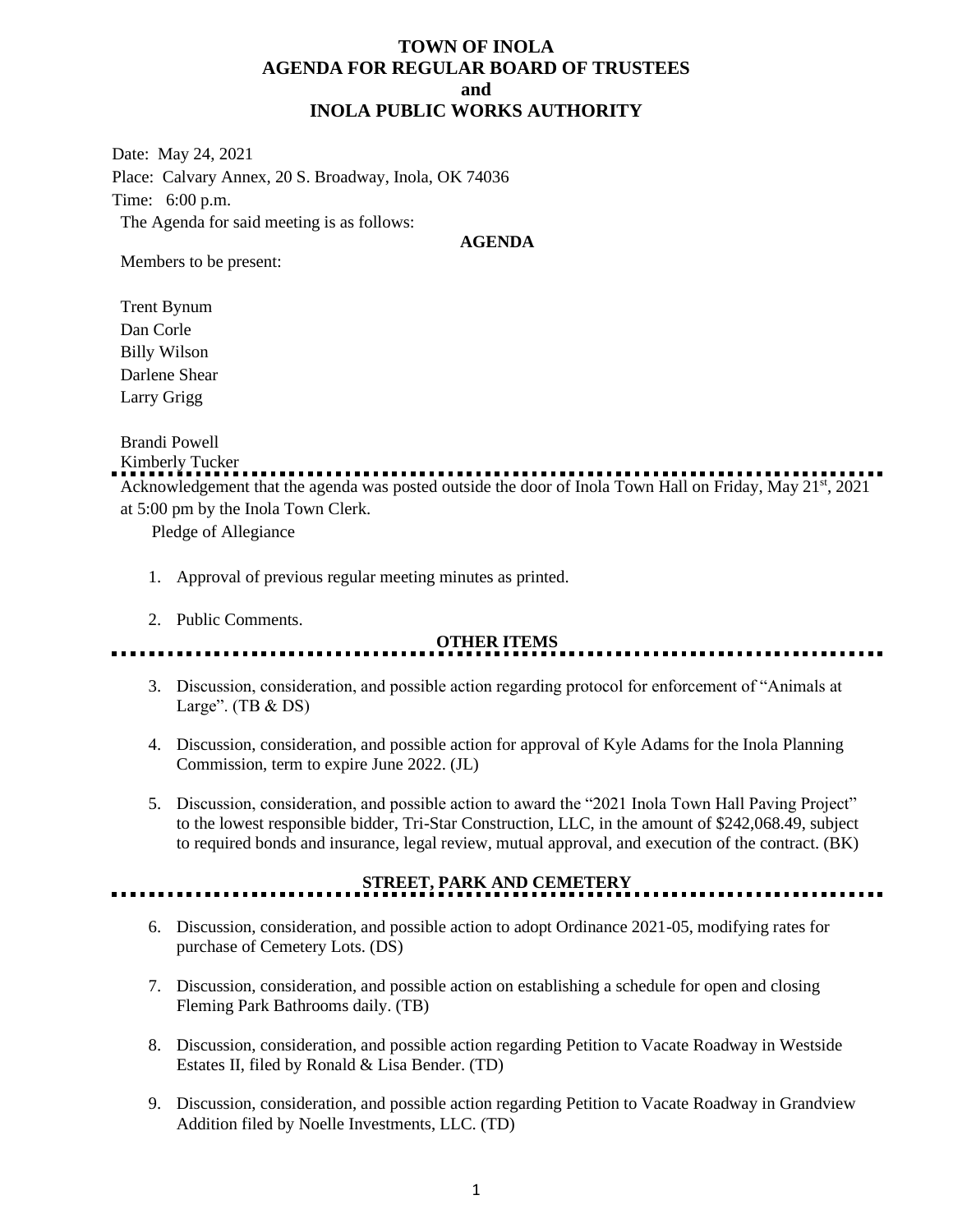#### Ō. 10. Discussion, consideration, and possible action regarding Petition to Vacate Roadway in Grandview Addition filed by Proverbs 24 3, LLC. (TD)

## **POLICE AND FIRE FINANCE AND AUDIT** 11. Motion to go into PWA. 12. Return from PWA. 13. Approval of purchase orders as initialed. **MAYOR'S COMMENTS** . . . . . . . . . . . . . . . . . . . . . . . . . . . . .

14. Motion to adjourn.

----. . . . . .